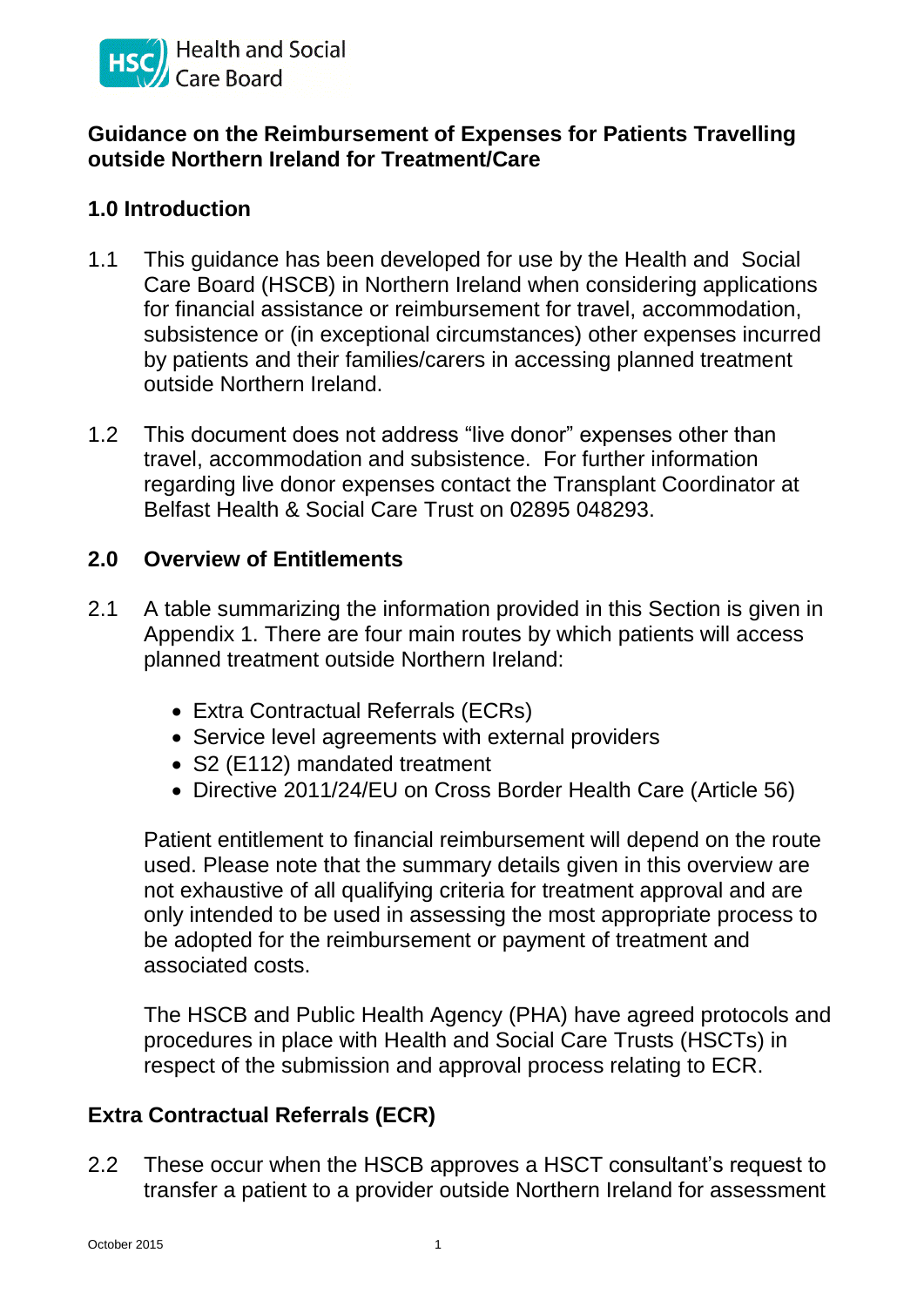or treatment which the consultant considers necessary but which is not available through HSC facilities locally.

- 2.3 In these circumstances the HSCB will pay approved treatment costs and will provide assistance for patients and approved escorts as follows:
	- Book flights/ferries
	- Reimburse other travelling expenses up to a maximum allowance
	- Reimburse accommodation expenses up to a maximum allowance. In exceptional circumstances accommodation will be booked in advance by the HSCB or delegated HSCTs
	- Provide a subsistence allowance for meals

No other costs will be reimbursed.

- 2.4 Travel expense reimbursement for ECR referrals is not means tested. Expenses in relation to this policy will be payable by the HSCB regardless of the patients/escorts financial circumstances.
- 2.5 The HSCB will not provide cash in advance of travel. In some cases assistance may be able to be provided by the HSCTs gateway teams.

## **Transfers under Service Level Agreements or other standing arrangements with providers outside Northern Ireland**

- 2.6 There are a small number of on-going arrangements with providers outside Northern Ireland which give rise to the regular transfer of patients for assessment or treatment.
- 2.7 Where patients are being transferred under these circumstances the HSCB will pay approved treatment costs and will provide assistance for patients and approved escorts as follows:
	- Book flights/ferries
	- Reimburse other travelling expenses up to a maximum allowance
	- Reimburse accommodation expenses up to a maximum allowance. In exceptional circumstances accommodation will be booked in advance by the HSCB or delegated HSCTs
	- Provide a subsistence allowance for meals

No other costs will be reimbursed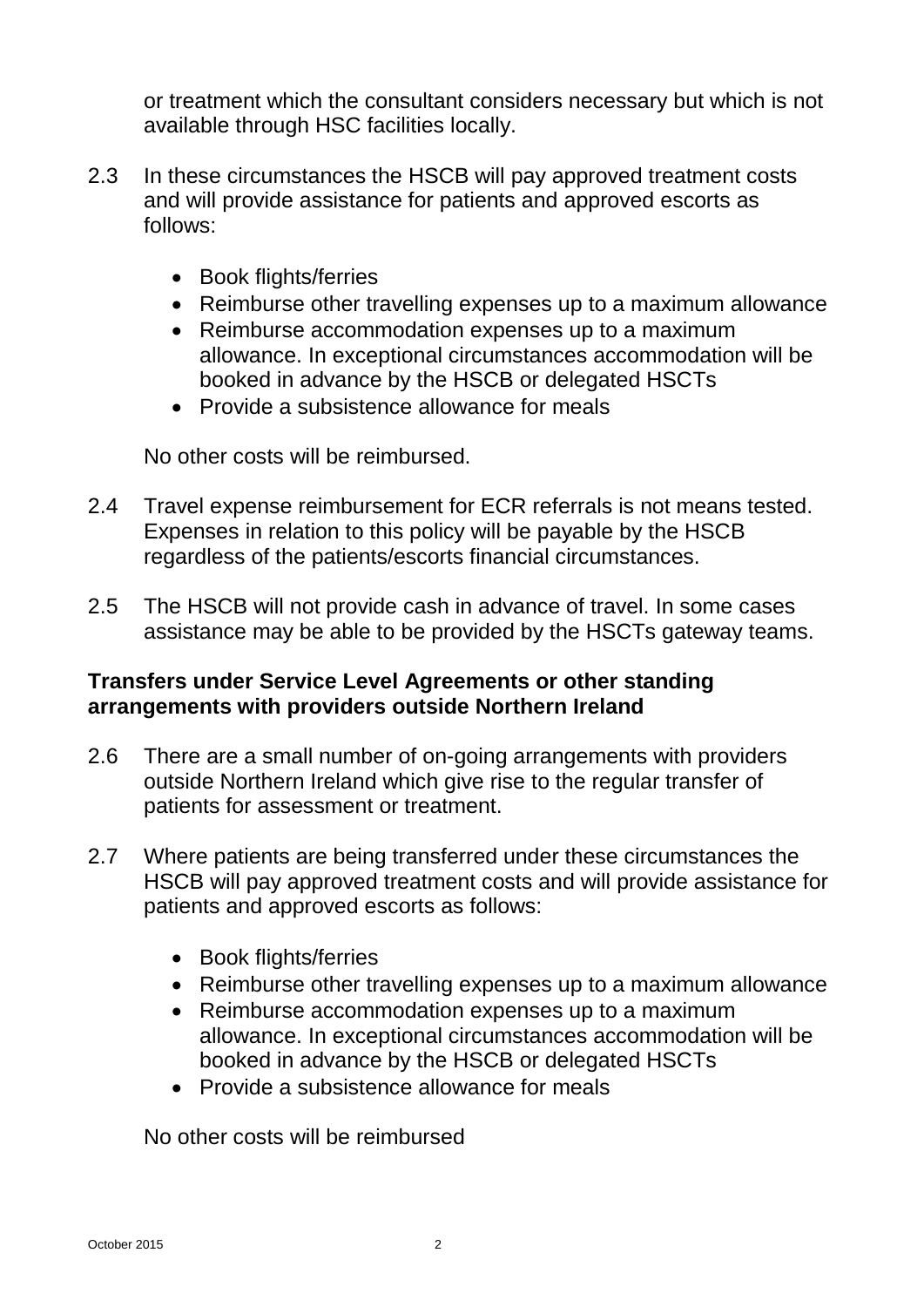- 2.8 Travel expense reimbursement for these referrals is not means tested. Expenses in relation to this policy will be payable by the HSCB regardless of the patients/escorts financial circumstances.
- 2.9 The HSCB will not provide cash in advance of travel. In some cases assistance may be able to be provided by the HSCTs gateway team.

## **Treatment under S2 arrangements (E112)**

- 2.10 The S2 (or E112) route is one where an individual seeks access to state-funded treatment in another European Economic Area (EEA) country or Switzerland. The route is used where it is considered that treatment is not available locally, or is not available within a reasonable period of time.
- 2.11 Where S2 approval has been given, the HSCB will:
	- Book flights/ferries
	- Reimburse other reasonable travelling expenses up to a maximum allowance
	- Reimburse accommodation expenses up to a maximum allowance. In exceptional circumstances accommodation will be booked in advance by the HSCB or other delegated HSC Trusts
	- Provide a subsistence allowance for meals

The cost of treatment is paid at national level (i.e. not by the HSCB) via the Overseas Healthcare Team in Newcastle. Prior approval for state funded treatment is necessary.

No other costs will be reimbursed.

- 2.12 Travel expense reimbursement for S2 (E112) treatment is not means tested. Expenses in relation to this policy will be payable by the HSCB regardless of the patients/escorts financial circumstances.
- 2.13 The HSCB will not provide cash in advance of travel. In some cases assistance may be able to be provided by the HSCTs gateway teams.

#### **Treatment utilising Directive 2011/24/EU on Cross Border Health Care (Article 56)**

2.14 The route is one where an individual (i.e. not the HSCB or the HSCT) seeks access to treatment in another European Economic Area (EEA) country or Switzerland in either the state or private sectors. Unlike other options, this arises where the HSCB considers treatment is available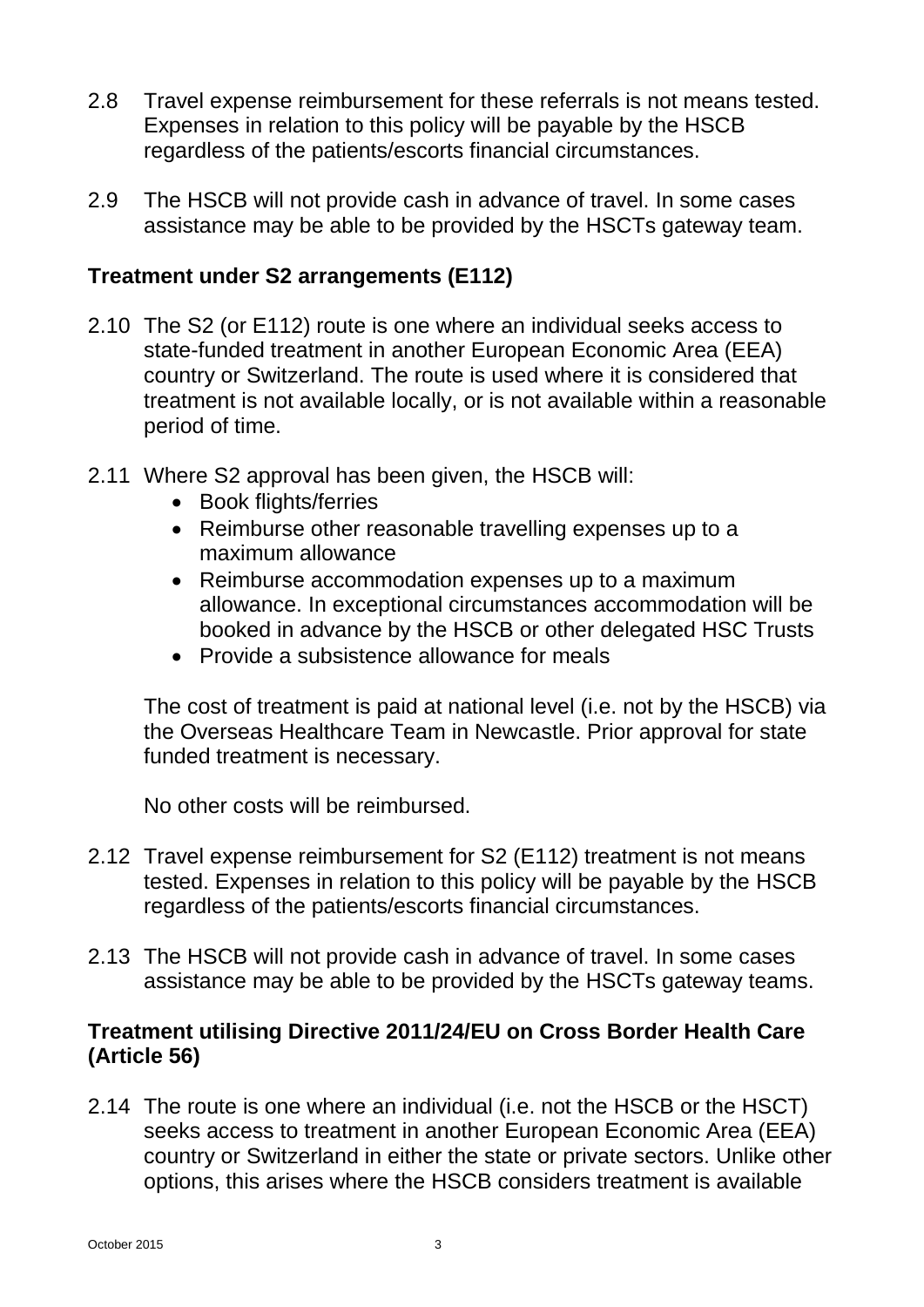locally or within the rest of the UK within a reasonable time, but the patient has nonetheless opted to seek treatment elsewhere.

- 2.15 Applications for reimbursement of treatment costs are submitted by individuals using the HSCB Form A56. The patient will need prior authorisation providing proof that the treatment is appropriate if:
	- a. The treatment is on the prior authorisation list; or
	- b. The patient has not been assessed as requiring treatment they are seeking by an NHS clinician and the treatment involves at least one night stay in hospital or requires the use of highly specialised and cost intensive medical equipment; or
	- c. The patient will require significant post-operative local clinical care.

In these circumstances:

- The HSCB will reimburse the actual cost of treatment or the equivalent cost of treatment delivered locally on the NHS, whichever is the lesser.
- Travel, accommodation or other expenses associated with the patient's decision to seek treatment elsewhere **will not** be paid.
- The HSCB will not pay the provider directly. The patient will pay for the cost of treatment and seek reimbursement from the HSCB.

# **3.0 Non Treatment Expenses**

- 3.1 Expenses for travel, accommodation and subsistence are payable where:
	- A patient has been referred by a local NHS medical Consultant to a hospital or specialist facility outside Northern Ireland for treatment or care as part of a HSCB approved extra contractual referral (ECR).
	- A patient has sought and received approval under the S2 (E112) protocol for elective treatment outside the UK.
	- A patient has been referred for treatment under a HSCB Service Level Agreement (SLAs) with a provider outside Northern Ireland.

Funding of travel for post-operative reviews or follow-up should be in line with the ECR review policy.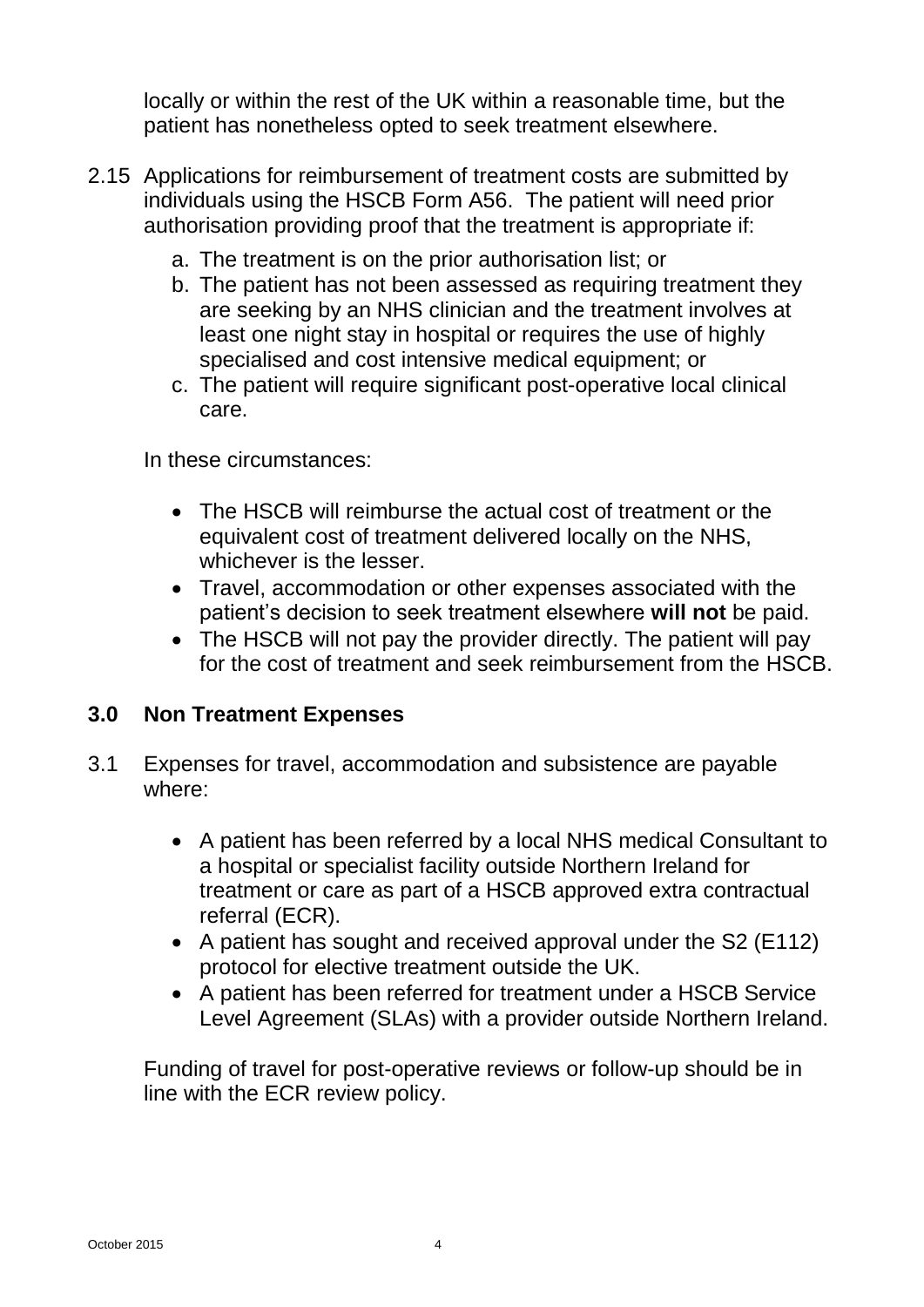# **4.0 Travel**

- 4.1 Other than in situations where individuals are seeking assessment or treatment under Directive 2011/24/EU on cross border healthcare, the HSCB will normally make arrangements for air travel. However where it is deemed appropriate the HSC HSCB can make arrangements for a patient or escort to travel by other means.
- 4.2 Travel will be booked at economy rates. HSCB staff in cooperation with the travel agent must find the most cost effective way to travel at all times.
- 4.3 **Travelling with a Disability:** The HSCB Patient Travel Officers will always check, in advance of travelling, whether a patient has any clinical need or disability that may have an impact on their travel arrangements. Travel will be booked in the most cost effective way. The HSCB will arrange travel following advice from the referring consultant on clinical need. This may include:
	- What seating is appropriate on planes, road/train/tube, sea travel.
	- Arrangements for travelling with oxygen cylinders/supplies. Each travel provider will have an individual policy relating to use of oxygen whilst travelling. The HSCB will make arrangements for the use of oxygen whilst travelling in line with these policies.
	- Arrangements for wheelchair and any special equipment for disassembling, reassembly and travelling with batteries
	- Level of entry boarding ramps, lifts or other means of assisting an individual with a disability on and off an aircraft.
	- Travelling with medication
	- What baggage is appropriate

In all aspects of travel arrangements staff will be guided by the referring consultant.

- 4.4 Patients are advised in the patient travel information leaflet that all air/sea travel should be pre-arranged by the HSCB Patient Travel Office.
- 4.5 In exceptional circumstances patients/escorts may make their own travel arrangements. Patients/escorts are advised in the patient information leaflet that this can only be done in agreement with the HSCB Patient Travel Officer before booking. In circumstances where the HSCB gives authorisation for reimbursement of flights booked by patients, the HSCB Patient Travel Officer must first ensure the referral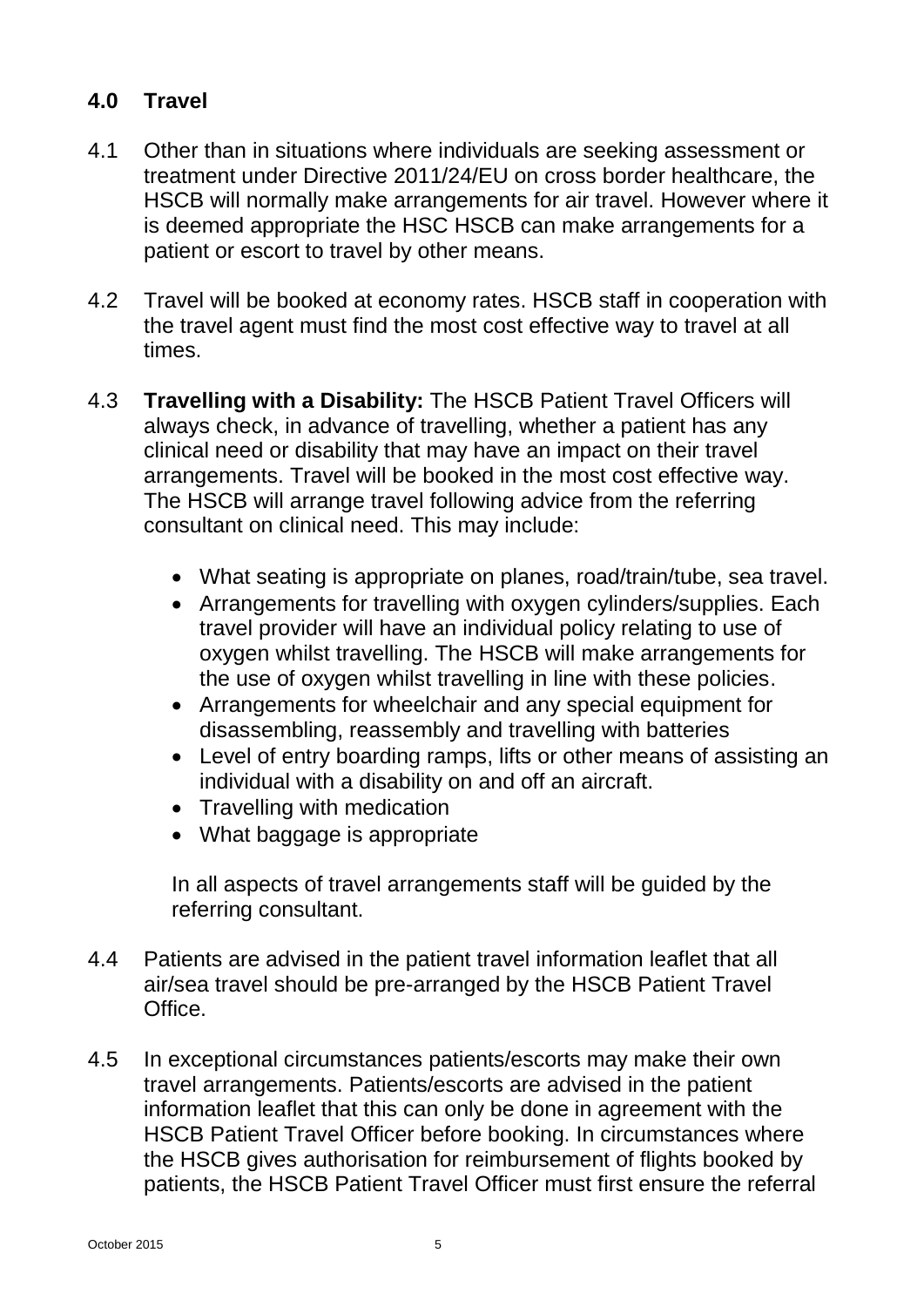has been approved by the HSCB and (in the case of ECRs) the referring consultant has submitted the relevant documentation with advice on clinical needs and names of escorts.

- 4.6 The Belfast HSCT will make the travel arrangements for paediatric patients and their parents. (Monday – Friday, 09:00-17:00: Patient experience office, PaedPatients@belfasttrust.hscni.net on 02890 639029. At all other times: RBHSC Patient flow team on 07780003016).
- 4.7 The HSCB will normally book one seat per passenger unless otherwise advised by the travel provider, for example, in the case of very small children or in the case of individuals whose clinical need or disability requires more than one seat. In such cases the HSCB will seek clarification from the local referring consultant.
- 4.8 Patients/escorts are responsible for checking their travel documentation for accuracy. It will be the responsibility of the patient /patient's carer to check with airline or sea travel operators before travelling to check for delays or changes to travel arrangements.
- 4.9 The HSCB will not pay for luggage for any patients/escorts travelling for a day appointment or one night stay unless there are clinical reasons or the patient has a disability which would mean hand luggage alone is not appropriate.
- 4.10 The HSCB will not reimburse patients or their escorts for additional baggage items or overweight baggage except where prior authorisation has been given. Patients or their escorts making their own air travel arrangements will be encouraged to arrange the pre-booking of all baggage on-line, or at online rates as this will reduce costs.
- 4.11 The HSCB will only make arrangements and reimburse costs that are associated with approved travel for treatment outside NI. If patients wish to extend their stay or arrange travel for personal reasons this should be done at their own expense.
- 4.12 The HSCB will not accept responsibility for co-ordinating travel arrangements where additional escorts without clinical endorsement have chosen to accompany patients and are travelling at their own expense.
- 4.13 Patients and escorts are advised in the information leaflet that the HSCB does not take responsibility for theft or loss of personal belongings whilst a patient travels for treatment.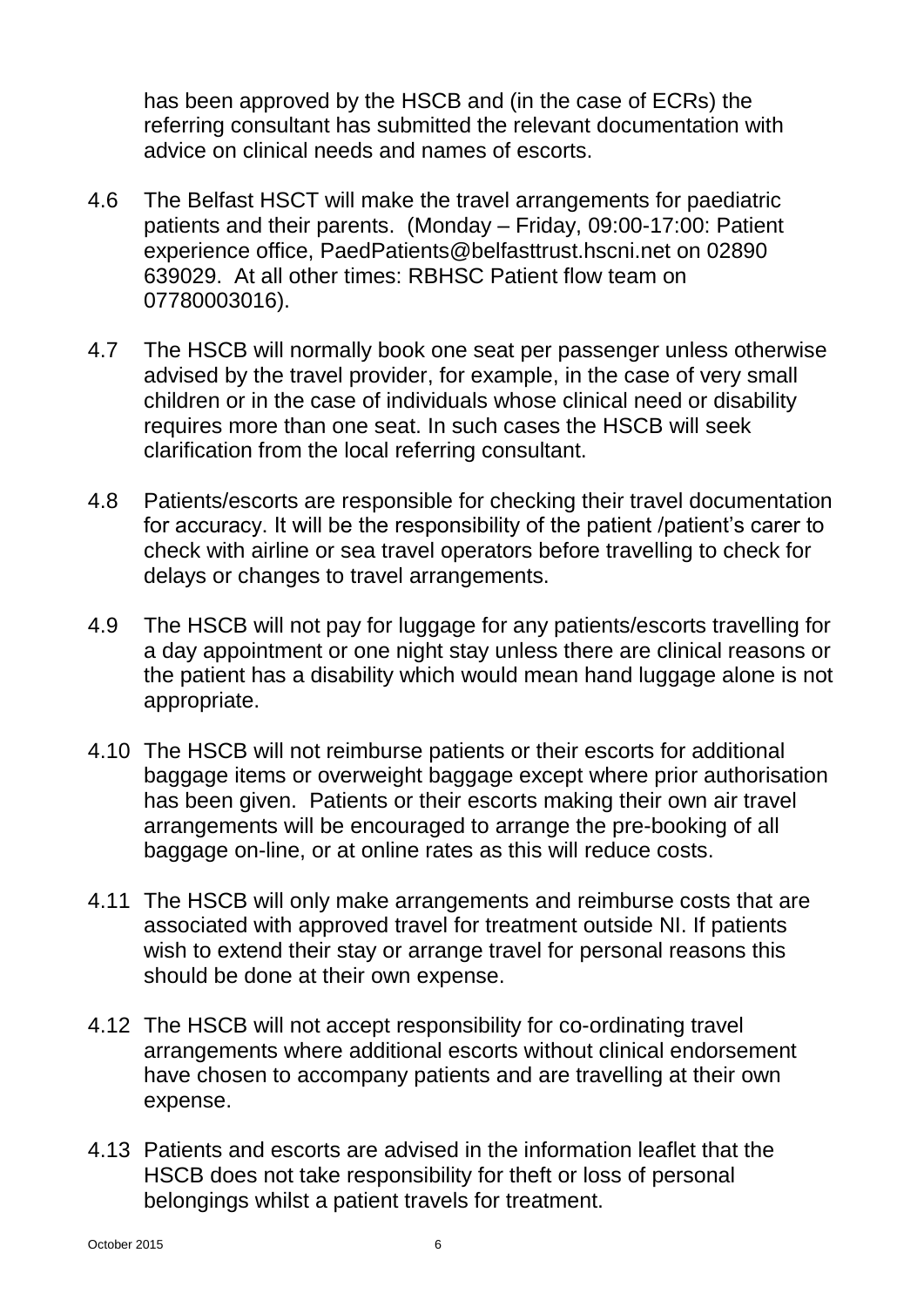4.14 Patients will be encouraged to ensure they leave enough time for their journey to avoid missing flights/ ferries. The Patient Travel Officer should keep a record of flights that are missed and reason why as the HSCB may be charged.

#### **5.0 Patient Escorts**

- 5.1 Other than in situations where individuals are seeking assessment or treatment under Directive 2011/24/EU on cross border healthcare, the HSCB will consider the funding of patient escorts where this is justified on the basis of clinical need as demonstrated by the referring consultant.
- 5.2 The HSCB will normally limit funding of expenses to those incurred by the patient/client and one escort (if an escort is recommended by the referring consultant). In exceptional circumstances the funding for additional escorts will be made by the HSCB. Both parents can be approved for travel and reimbursement of expenses in respect of children travelling to access treatment outside NI. In all cases the HSCB will be guided by advice from the referring Consultant on the number and name of escorts necessary. This will be noted in the patient travel file as a record.

#### **6.0 Car travel and transfers**

- 6.1 Travel by land can arise:
	- 1. Where patients and their escorts are travelling to Providers in the Republic of Ireland.
	- 2. To and from air and sea ports to hospital or care provider.

Patients and escorts are expected to use public transport where possible. Receipts should always be retained for reimbursement. In a few exceptional cases where there is no alternative or alternatives are considered unsuitable, or the option is the most cost effective one, private taxis may need to be used for the whole or part of the patient/client journey. Reimbursement for private taxis will be considered for children when travelling for treatment which requires a local or general anaesthesia or where there is clinical justification demonstrated by the referring consultant. In such exceptional circumstances these costs may be reimbursed on production of a valid receipt.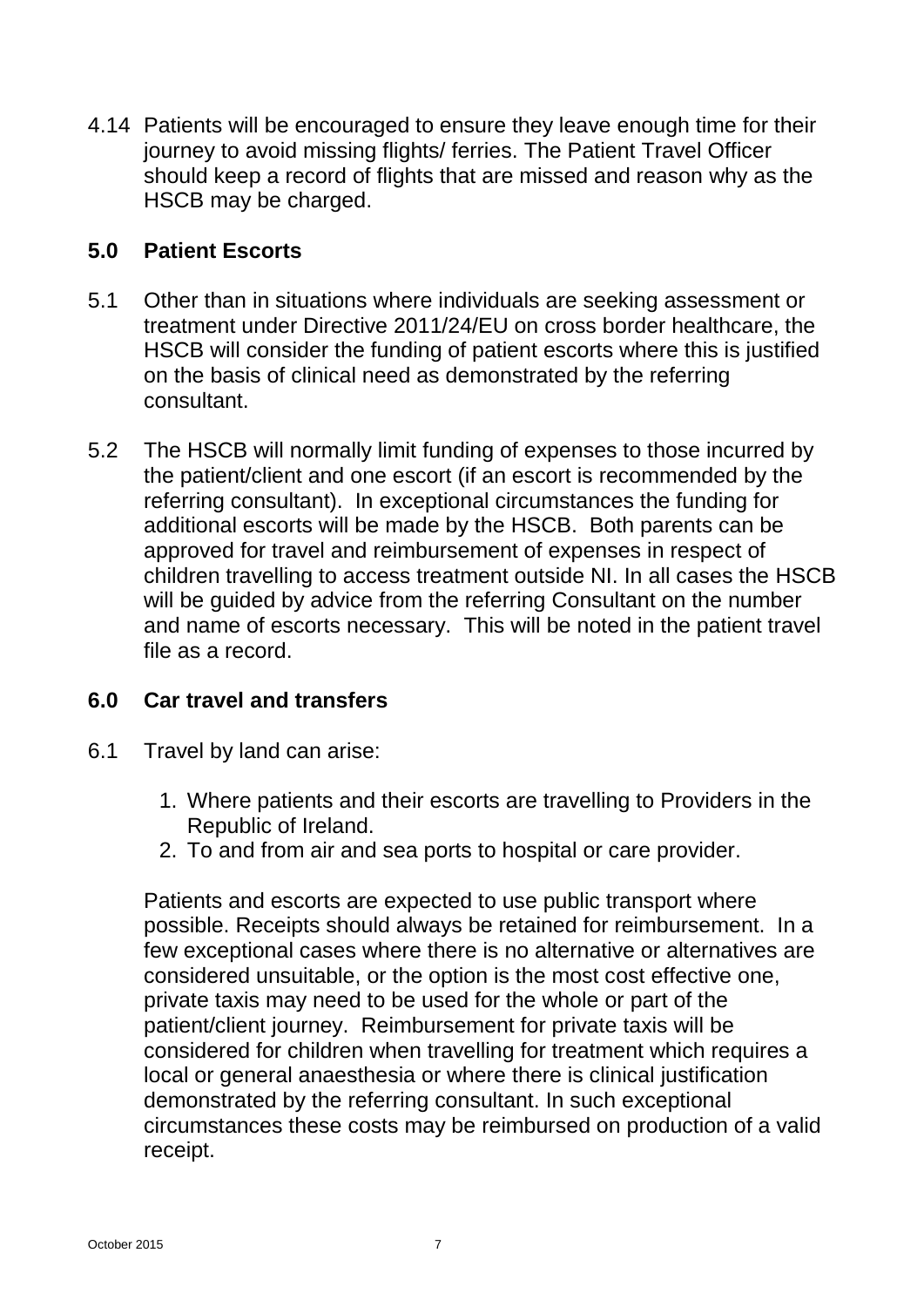- 6.2 Where travel is by car, reimbursement will be at the public transport rate for mileage. Mileage will be calculated from the patients home postcode. Car parking charges (including those at a hospital) can be considered for reimbursement where this is unavoidable and receipts are presented.
- 6.3 Where a private car is used for the journey to airports or seaports, car parking charges at the air or sea port will be considered for reimbursement. The HSCB will reimburse patients for car parking charges at airports at the pre-booked car parking rates only. Car parking should be arranged at the most cost effective option. The HSCB will consider reimbursing travel from a patient's home to air or sea ports. Mileage will be calculated from the patient's postcode. Schedule 1 outlines public transport rate for reimbursement.
- 6.4 Patients travelling to London should be encouraged to use Oyster cards where appropriate.
- 6.5 Individuals seeking assessment or treatment under Directive 2011/24/EU on cross border healthcare are not eligible to claim reimbursement for car travel/transport

# **7.0 Accommodation**

- 7.1 Other than in exceptional circumstances accommodation should be booked by the patient or escort and the HSCB will provide reimbursement in line with the patient travel policy.
- 7.2 Overnight accommodation is not usually funded for those patients travelling for a day appointment/outpatient appointment. Accommodation will only be funded prior to an appointment or on the night following on appointment when it is deemed unreasonable to travel on the day of the appointment. When deciding whether or not it is reasonable to travel on the day of the appointment Travel Officers will consider:
	- Time of appointment
	- Transfer times from the port to the hospital
	- Availability of flights/ sailings
	- Clinical need as detailed by referring consultant
- 7.3 It is expected that patient/escort will use hospital/care provider accommodation when available. Where it is necessary for the patient or their escort to stay in accommodation overnight, which is not hospital accommodation, the HSCB will reimburse for accommodation costs at a basic grade hotel rate as shown in appendix 2. Accommodation costs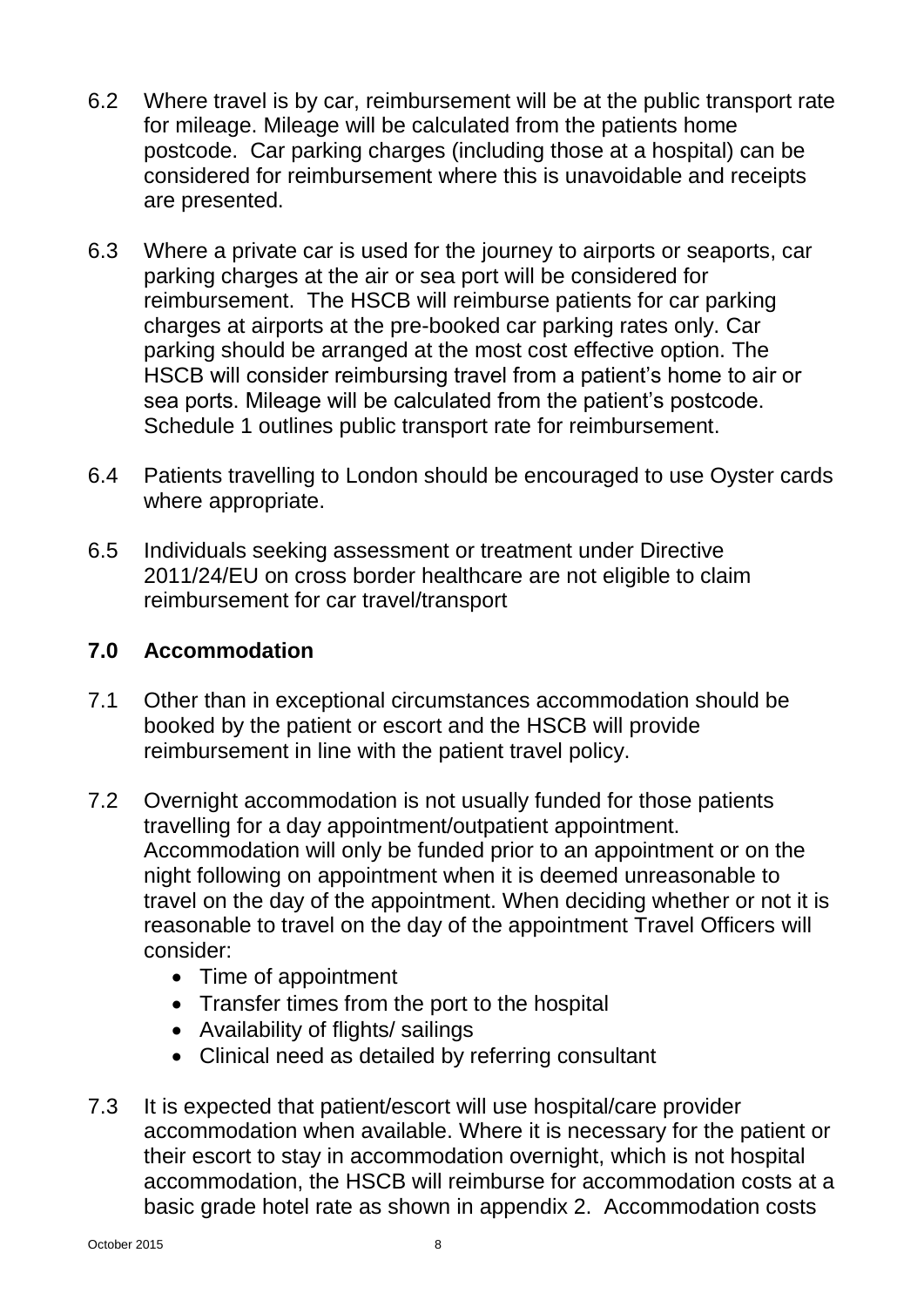above the cost outlined in schedule 1, without prior approval of the HSCB, will be the responsibility of the patient or escort. All receipts should be retained and submitted with claims for reimbursement.

- 7.4 The HSCB will consider reimbursement beyond the basic grade hotel rate in exceptional circumstances. In such circumstances approval must be given by the HSC Patient Travel Officer in advance of stay. The HSCB will apply reasonable discretion to account for London/city centre tariffs.
- 7.5 In exceptional circumstances, where for example patients or their escorts will experience financial problems in paying for accommodation, the HSCB will consider requests to arrange for accommodation on behalf of the patient/escort. In the case of paediatric transfers arrangements are in place for accommodation for the first night which may include on-site or hotel accommodation near the treating hospital/centre.
- 7.6 The HSCB recognises that there are occasions where a patient may request that flights are scheduled to facilitate prolonged stay for personal reasons following a HSCB funded referral. This must be discussed with the Patient Travel Officer and while the HSCB will seek to accommodate these arrangements, the patient will be advised that any additional costs arising as a consequence are the patients' responsibility. The Patient Travel Officer will make a note of the flight that would have been booked under normal arrangements and the patient be reimbursed the cost of this flight or the actual cost whichever is lesser.
- 7.7 Individuals seeking assessment or treatment under Directive 2011/24/EU on cross border healthcare are not eligible to claim reimbursement for accommodation costs.

## **8.0 Subsistence**

- 8.1 Other than in situations where individuals are seeking assessment or treatment under Directive 2011/24/EU on cross border healthcare, patient/escorts can seek financial assistance retrospectively to cover the reasonable costs of meals or other incidental expenses. The HSCB will provide subsistence for patients and approved escorts at an approved daily rate (see Appendix 2 for detail).
- 8.2 Patients who are inpatients in hospital receiving treatment will not qualify for subsistence as meals will be provided by the healthcare provider.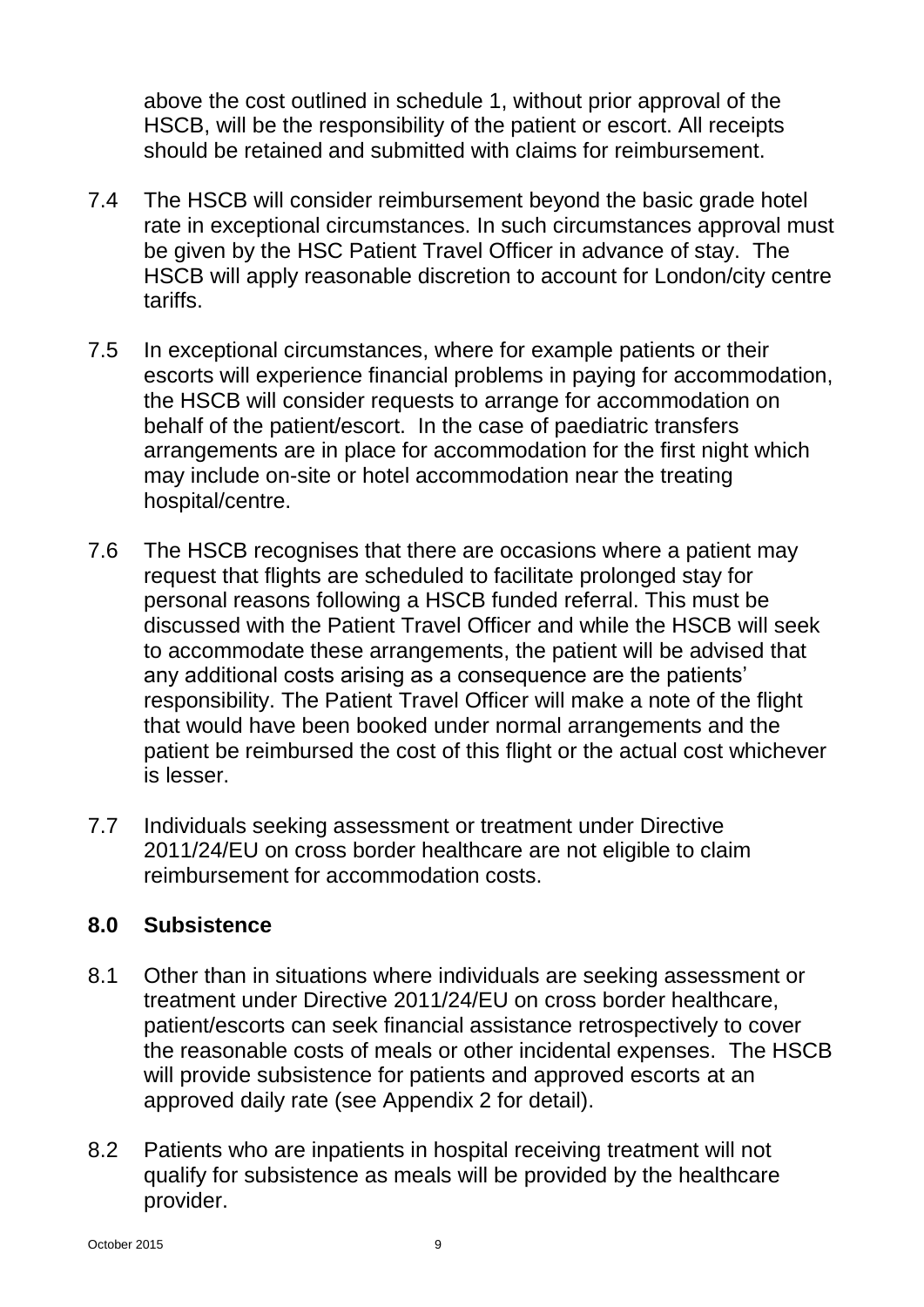## **9.0 Visits by relatives to patients and home visits for longer term patients**

- 9.1 The HSCB recognises that situations can arise during placements funded by the HSCB where relatives will be required to travel to providers regularly, to visit patients and participate in family therapy sessions in line with the patients treatment programme. In such circumstances the HSCB will seek clarification from the local referring consultant regarding frequency of visits and the names of relatives who may be required to travel.
- 9.2 The HSCB will reimburse the travel and daily allowance costs of approved relatives visiting patients in hospital/specialist social care placements on the same basis as escorts.
- 9.3 The HSCB recognises that there may be occasions when local NHS health professionals may need to travel to providers outside NI because they have local responsibility for a patient in a long-term placement, for example to attend Care Pathway Assessments. Expenses will be reimbursed and travel arranged in line with the local Trust's staff travel policy.
- 9.4 As part of the treatment plan for patients may be required to return for home visits. In such circumstances the HSCB will provide assistance with travel costs in line with this policy and after seeking advice from the referring consultant.

## **10.0 Prolonged treatment**

- 10.1 The HSCB recognises that there may be occasions where long treatment episodes are required. In such circumstances the most cost effective and most practical means of accommodation should be used. This may involve renting or leasing accommodation rather than staying in a hotel. Escorts and/or patients must agree long term accommodation arrangements with the HSCB in advance of booking.
- 10.2 In the case of leased accommodation patients/families will usually be required to sign an accommodation contract. Any damages or breakages associated with the accommodation will be the financial responsibility of the signatory to the contract and not the HSCB.
- 10.3 Normal arrangements for subsistence and transfers apply in the case of patients with prolonged stays.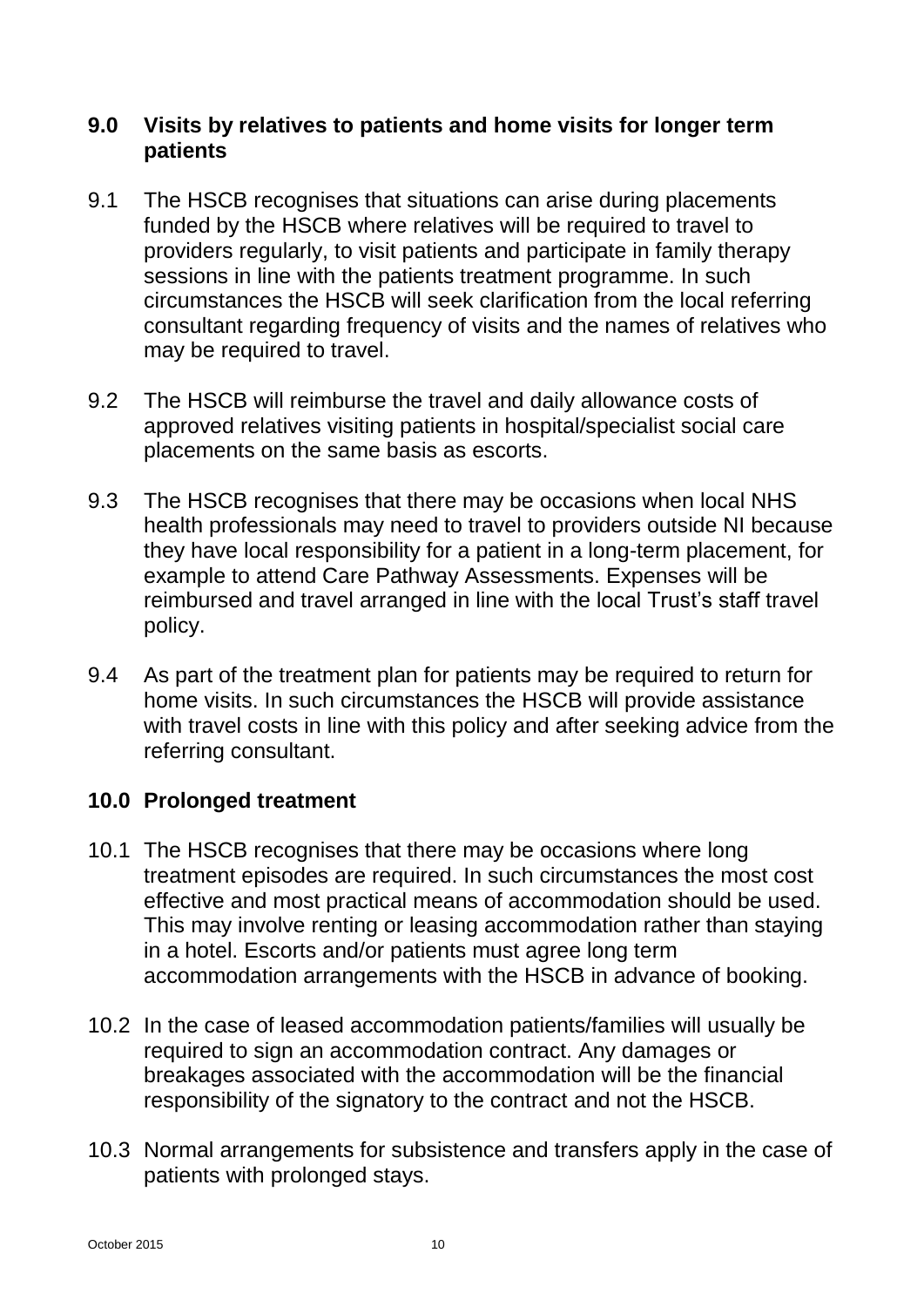10.4 The HSCB, in cooperation with the referring consultant/Trust, will seek to tailor arrangements to suit the personal circumstances of patients or families experiencing long periods of stay outside Northern Ireland

# **11.0 Repatriation**

## 11.1 **Repatriation of deceased patient**

In the circumstances where it is necessary to repatriate a deceased patient who has accessed planned treatment outside Northern Ireland, organised by HSCB/NHS, the HSC HSCB will fund the following:

- A standard coffin for transportation purposes
- Embalming
- Removal of remains from funeral parlour or hospital mortuary to airport / seaport.
- Return journey for the remains booked at economy rate
- Professional fees incurred by the undertaker outside Northern Ireland.
- 11.2 In the event of the death of a paediatric patient, arrangements will be made to transfer of patient's remains via the nearest seaport to N.Ireland, with additional social work or other support for the families involved where this is deemed appropriate provided by Trust. However when a parent wishes to travel by commercial scheduled airline either separately or with remains this will be accommodated.
- 11.3 The repatriation of deceased patients normally occurs using commercials airline or ferry services however in exceptional circumstances where the referring consultant feels there are appropriate grounds the HSCB will facilitate the transfer of remains by private chartered aircraft.

# 11.4 **Repatriation of Living Individuals (discharged patients)** The HSCB will cover the cost of repatriation for living individuals in the following circumstances:

- 1. Patients who have been sent outside Northern Ireland for planned treatment organised by the HSCB
- 2. Patients who are normally resident in Northern Ireland and receiving unplanned NHS treatment in Britain where there is an urgent clinical reason why transfer to Northern Ireland is necessary

The HSCB does not fund the repatriation to Northern Ireland of individuals on holiday or a business trip who suffer an accident or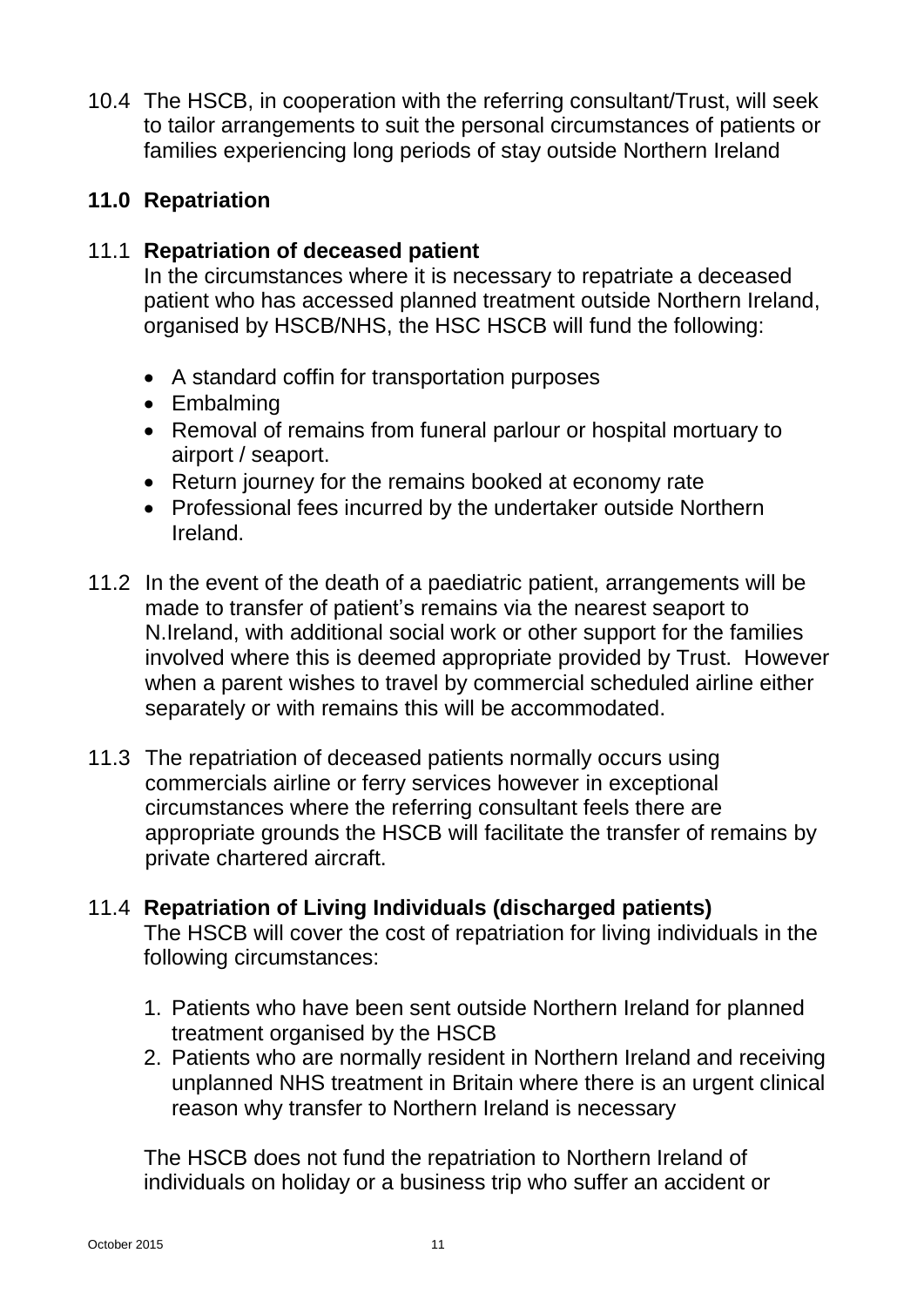serious illness abroad. The EHIC scheme covers emergency or immediate necessary treatment within EEA state systems. It does not cover repatriation and individuals are advised to ensure they have appropriate travel insurance before travelling abroad.

# **11.5 Appeals**

Repatriation requests are managed through the HSCB Patient Travel Office. Challenges to the decisions of the Travel Office are referred to the Assistant Director of Commissioning (Service Contracts) who may refer individual cases to the Director of Commissioning where he considers it appropriate to do so. The Director of Commissioning may at his discretion refer the matter to or Chief Executive or SMT for decision.

# **12 Use of Air Ambulance**

- 12.1 Air Ambulance transport is normally authorised and coordinated by the HSC Trust's referring clinician and is considered appropriate when patients are:
	- Critically ill with a life threatening condition requiring clinical support
	- Seriously ill but stable requiring clinical support
	- Stable and not in need of clinical support but transferring by air ambulance for time critical factors (e.g. Donor organ) or qualifying for other exceptional clinical reasons.
- 12.2 The third category is generally requested via the ECR or IFR process when the tertiary referral is made which confirms the need for air ambulance use and clearly demonstrates the basis of clinical exceptionality. In considering exceptionality the HSCB will only take account of the clinical circumstances that apply to the individual case.
- 12.3 Air Ambulance transfer is not appropriate in any other circumstances

# **13.0 Emergency Bookings**

- 13.1 There may be circumstances where patient travel bookings are required outside of HSCB normal working hours. In such circumstances these bookings can be made by nominated individuals in the HSC Trusts who have been authorised by the HSCB to book travel in an emergency situation. When making bookings under such circumstances the HSC Trust should provide the travel provider with the following information:
	- Name and job title of person making the booking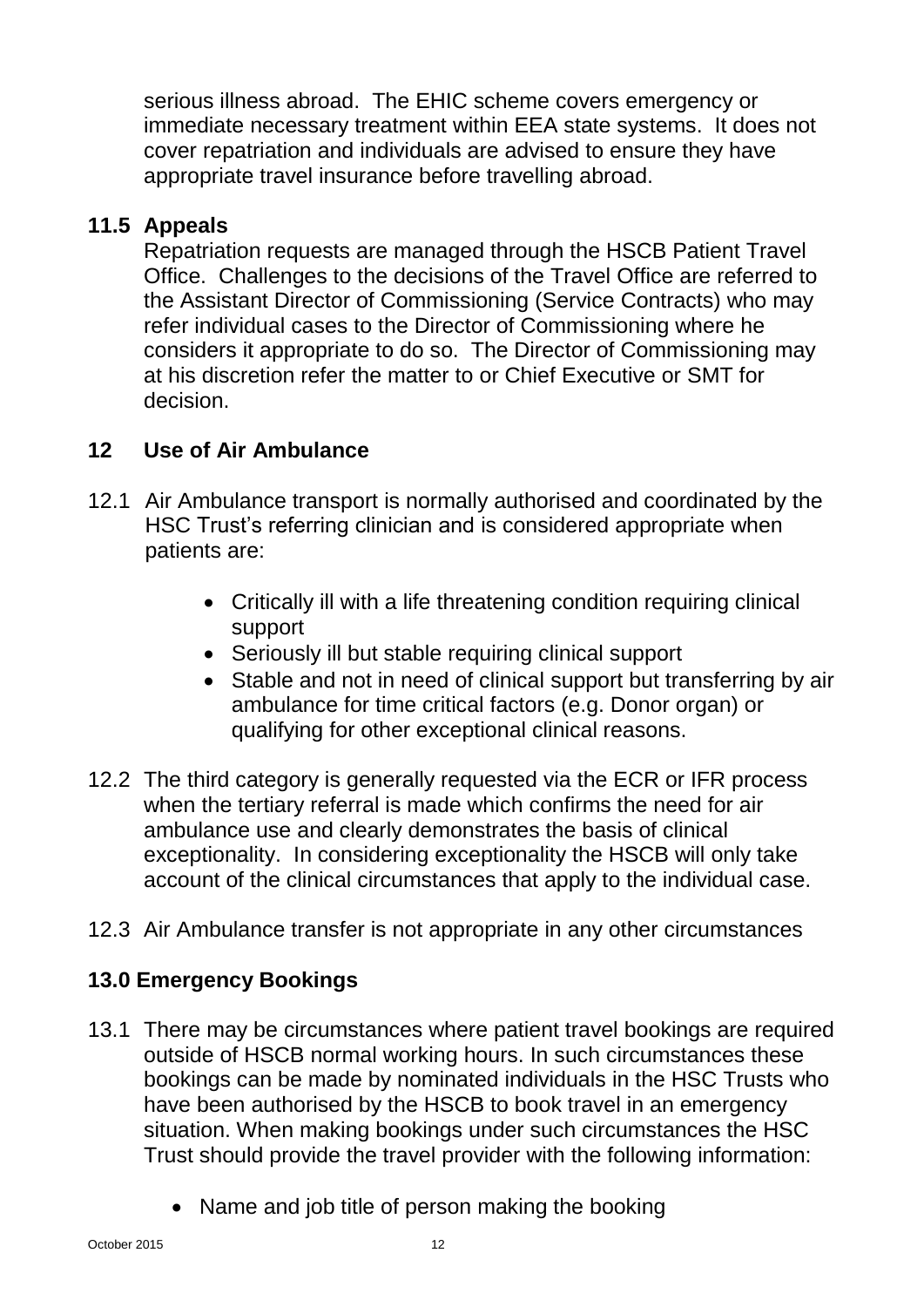- Nature of travel
- Name of referring consultant
- Name of provider referred to
- 13.2 Where an emergency out of hours booking is made, the HSC Trust will advise the HSCB Patient Travel Officer of booking on the next working day.

# **14.0 Staff Bullying and Fraud**

- 14.1 HSCB Patient Travel team will respond to abuse or violence in accordance with the HSCB Zero Tolerance policy.
- 14.2 HSCB patient travel team will initiate action in response to suspected fraud in accordance with the HSCB Fraud Response Policy and Plan.

# **15.0 Claim Submission**

- 15.1 Claims must be submitted no later than 3 months from the date of return travel. The patient travel expense claim form should be completed, with receipts attached and a copy of the patient's appointment letter. Failure to attach receipts will result in non-payment of expenses. Claim forms from time to time do go astray and all patients/ escorts who submit travel expense reimbursement claims should be advised to obtain a proof of postage receipt from the post office and where possible to keep a copy of claim forms and receipts.
- 15.2 The patient expense claim form and the supporting documents mentioned above (3.0) should be forwarded to the HSCB at the following address:

Patient Travel Office Commissioning Directorate Ground Floor Champion House 12-22 Linenhall Street Belfast BT2 8BS

*Tel:* 0300 5550116

- 15.3 The HSCB will process travel reimbursement claims within 15 working days and issue instructions to BSO payment team to provide payment.
- 15.4 Any claims that relate to alternative currency will be paid at the current conversion rate.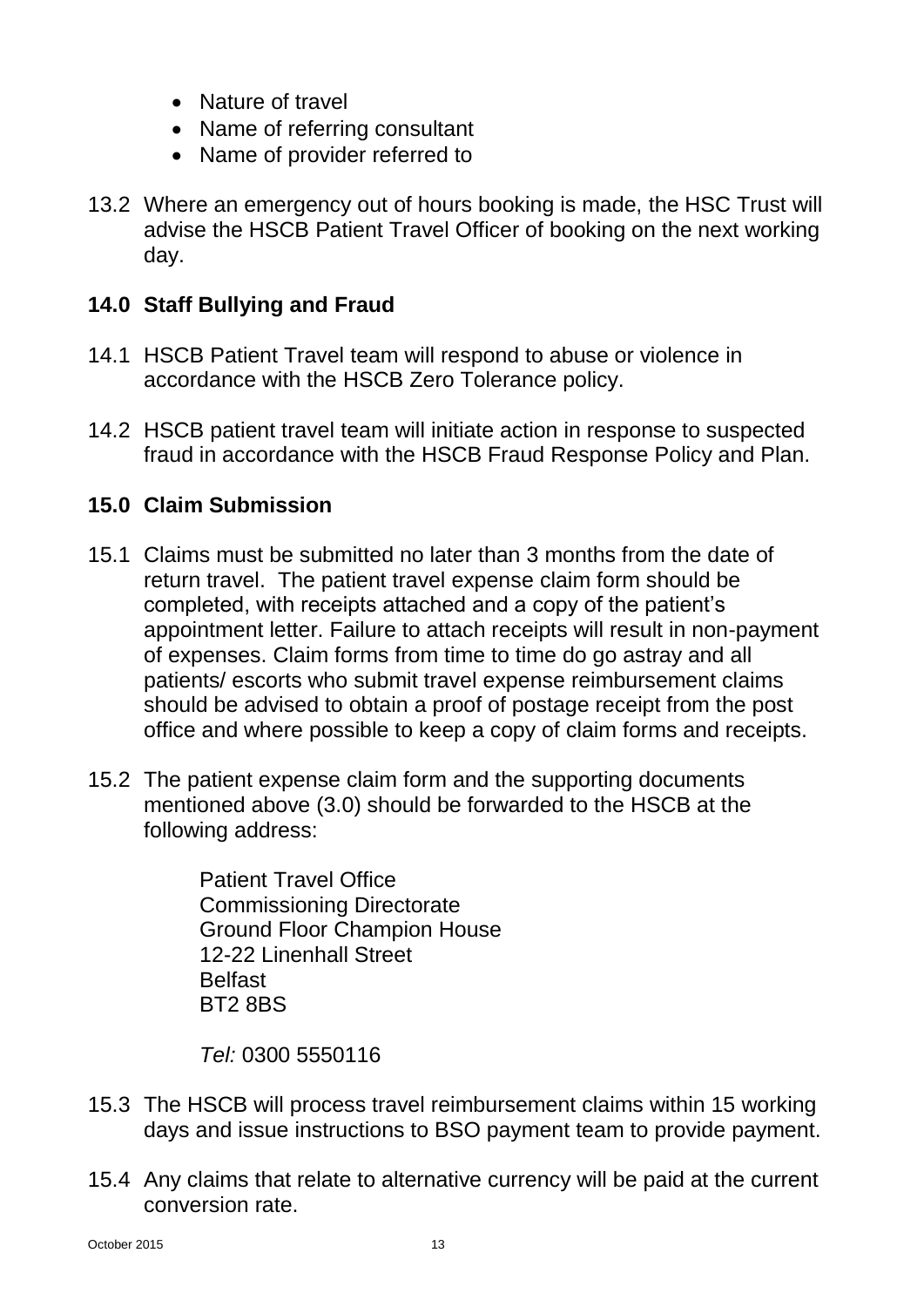# **16.1 Equality and Human Rights Consideration**

- 16.1 In the development of this policy consideration has been given to the affected Section 75 groups in particular age, dependents and disabilities and the policy sets out specific action to address these. Each circumstance will be dealt with in accordance to the relevant legislation as it is identified.
- 16.2 The HSCB is committed to its obligations under Equality and Human Rights legislation in respect of patient travel and reimbursement. This policy has been screened for equality implications as required by Section 75 of the NI Act 1998. The outcome will be published in accordance with the requirements.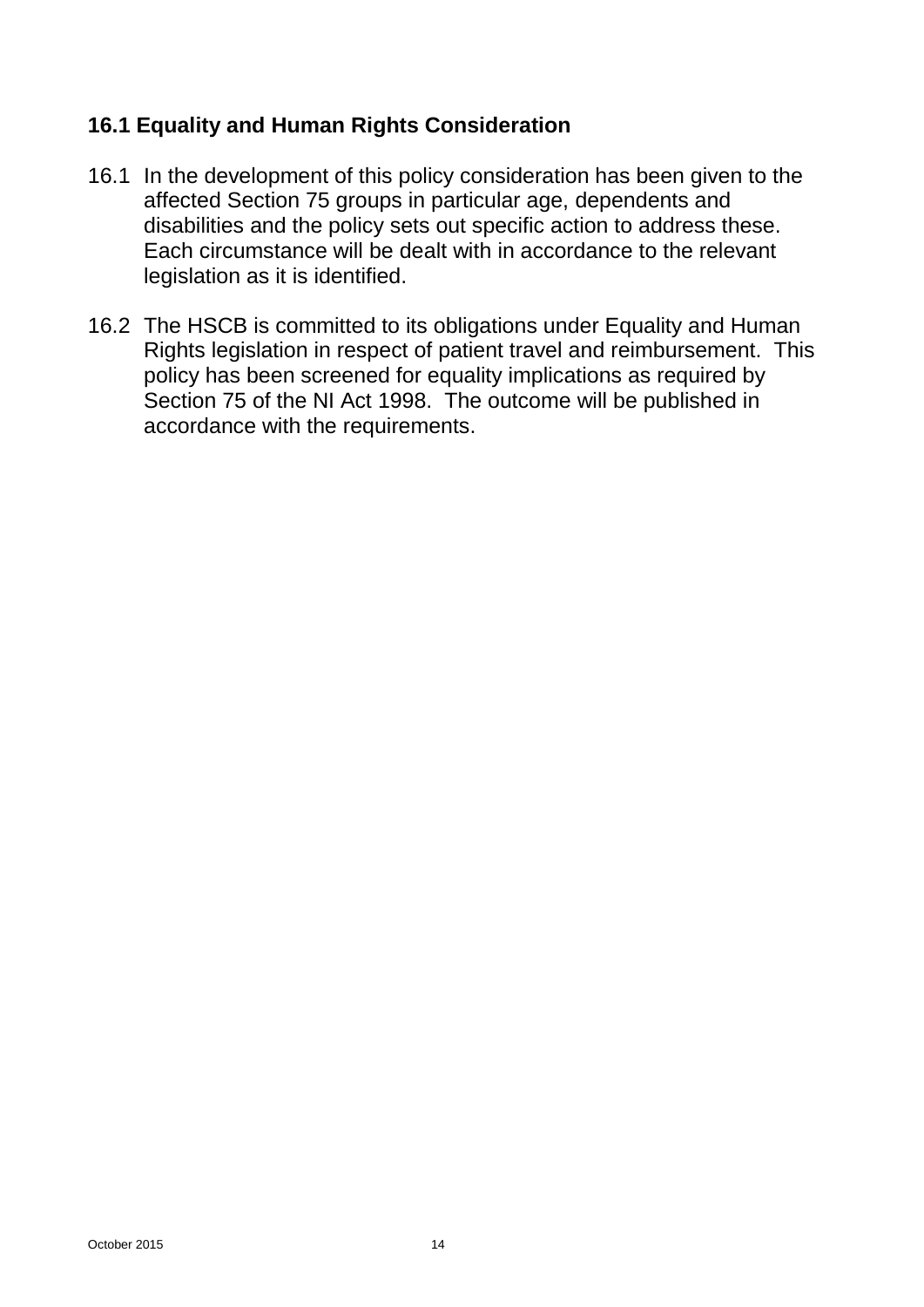#### **OUTLINE OF REIMBURSEMENT ARRANGEMENT FOR PATIENTS**

|                                                                                                                         | <b>Patient travelling outside NI for</b><br>treatment                                                                       |                                                                                                                        |                                                                                                                                     |
|-------------------------------------------------------------------------------------------------------------------------|-----------------------------------------------------------------------------------------------------------------------------|------------------------------------------------------------------------------------------------------------------------|-------------------------------------------------------------------------------------------------------------------------------------|
| <b>Extra Contractual</b><br>Referral (ECR)<br>approved by ECR<br>approval panel(S)                                      | E112 (S2)<br>mandated<br>treatment outside<br><b>UK</b>                                                                     | Service Level<br>Agreement (SLA)<br>with external<br>provider                                                          | Article 56<br>treatment<br>request outside<br>UK.                                                                                   |
| Normally following<br>submission from<br>Consultant (can be<br>retrospective)                                           | Can be initiated<br>by patient<br>however requires<br>evidence from<br><b>NHS</b> consultant<br>to confirm clinical<br>need | Can be either<br>following<br>submission by<br>Consultant or can<br>be annual patient<br>quota managed<br>by Trust     | Initiated by<br>patient. May<br>require advance<br>authorization by<br>HSCB.                                                        |
| Patient eligible for:<br><b>Full Treatment</b><br>costs<br><b>Travel costs</b><br>Accommodation<br>costs<br>Subsistence | Patient eligible<br>for:<br><b>Full Treatment</b><br>costs<br><b>Travel costs</b><br>Accommodation<br>costs<br>Subsistence  | Patient eligible for<br><b>Full Treatment</b><br>costs<br><b>Travel costs</b><br>Accommodation<br>costs<br>Subsistence | Patient eligible<br>for assistance<br>with treatment<br>costs equivalent<br>to NI cost or<br>actual cost<br>whichever is<br>lesser. |

#### **Treatment**

ECR treatment costs are paid directly to the provider by the HSCB.

E112 (S2) treatment costs are paid through a UK Wide arrangement (i.e. NOT the HSCB).

SLA treatment arrangements can be paid by the Trust or HSCB.

Article 56 treatment costs are paid by the patient and recovered from the HSCB by the patient in whole or in part.

#### **Travel**

With the exception of Article 56 patients and paediatric travel, travel is normally arranged, booked and paid for by the HSCB. Travel arrangements for children and their parents is arranged and coordinated by Patient Experience Office at Royal Belfast Hospital for Sick Children (RBHSC). (Monday – Friday, 09:00-17:00: Patient experience office, PaedPatients@belfasttrust.hscni.net on 02890 639029. At all other times: RBHSC Patient flow team on 07780003016).

Patient requests to manage their own travel arrangements can however be accommodated, in which case payment will be made to the patient (up to a maximum amount) on receipt of proof of costs.

#### **Accommodation**

Patients are expected to arrange their own accommodation and submit receipts for payment. Exceptions to this are:

- Article 56 patients, who pay for their own accommodation.
- The HSCB will consider arranging for accommodation where the patient can demonstrate financial hardship or other exceptional circumstance.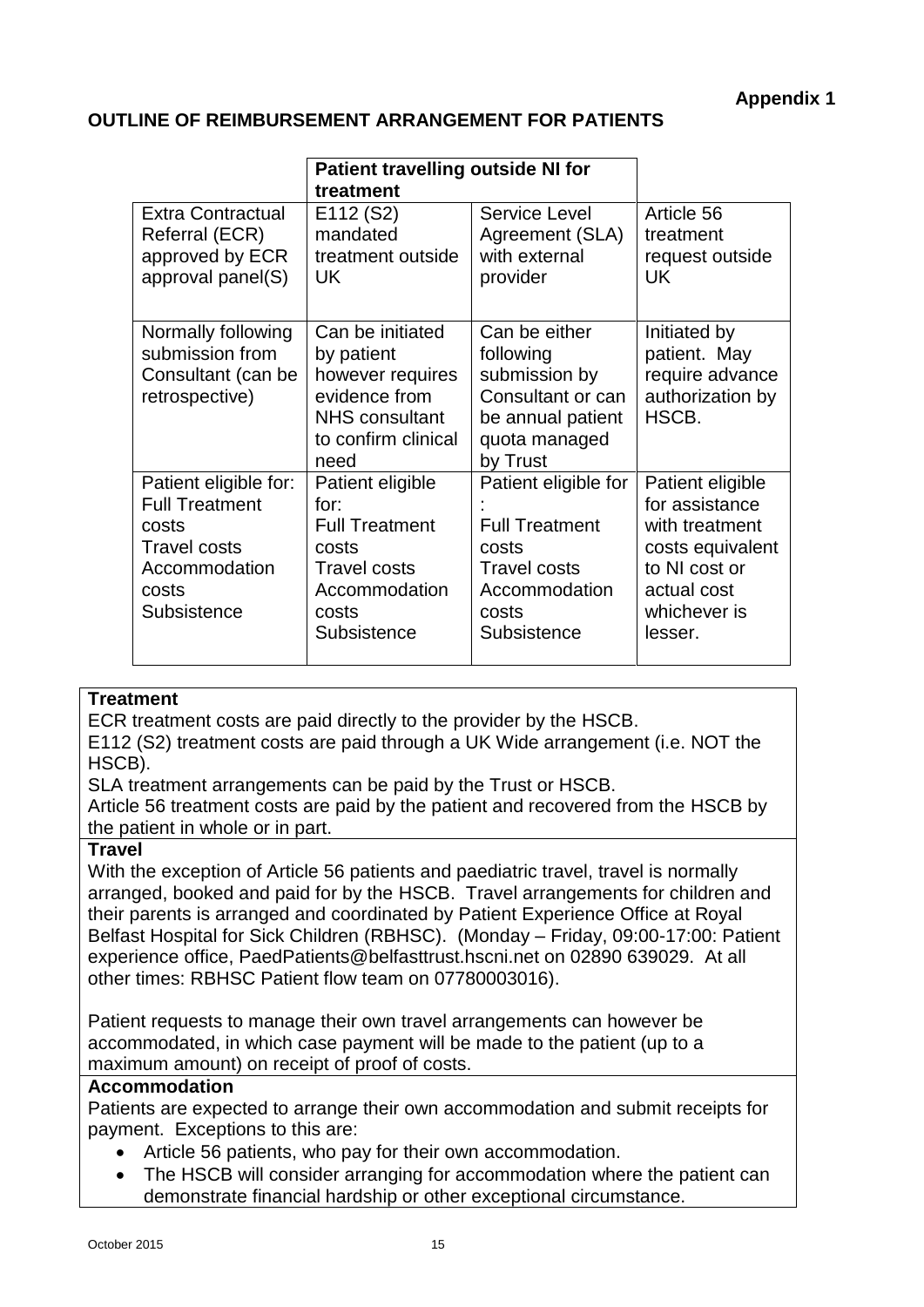• The first night's accommodation will be arranged for parents travelling with a paediatric patient by the patient experience office at RBHSC.

#### **Subsistence**

Patients are expected to pay for their own meals and related expenses and claim the agreed daily subsistence rate. Exceptions to this are:

- Article 56 patients, who pay their own subsistence costs.
- The HSCB will consider financial assistance where the patient can demonstrate financial hardship.